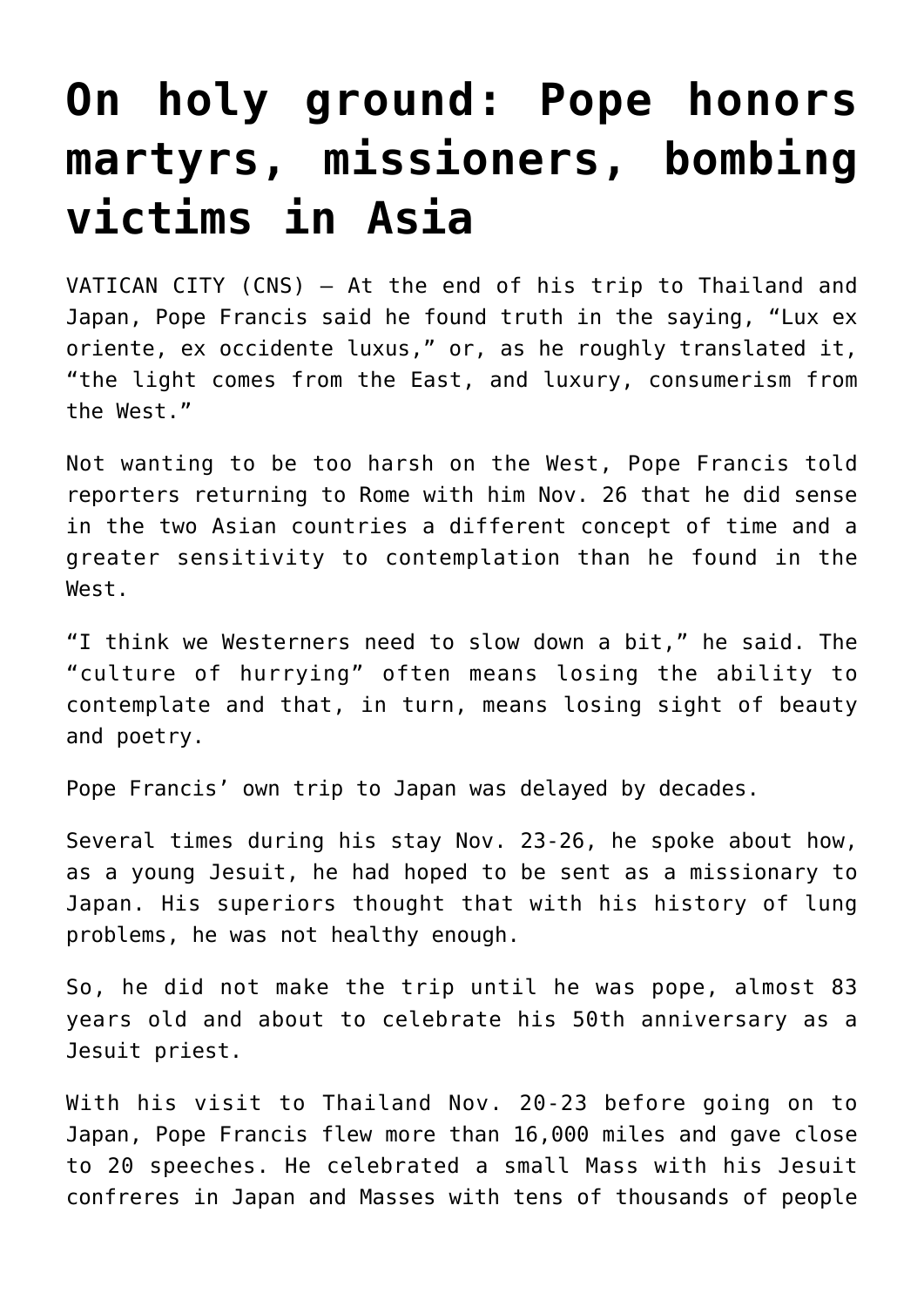in stadiums in Bangkok and Tokyo. He met the Thai king and the Japanese emperor and used as his official translators a nun who was his cousin and a Jesuit who was a former student.

The formal and the personal came together in a special way Nov. 24 when he visited Nagasaki and Hiroshima, the two cities destroyed by the U.S. atomic bombings in August 1945.

In Hiroshima, the pope heard the testimonies of an elderly woman and an elderly man who were teenagers when the bombs fell. On the flight back to Rome, he told reporters that it was "a real human catechesis on cruelty, cruelty."

After the sun had set at the Hiroshima Peace Memorial and after the pope had laid a bouquet of white orchids and prayed in silence, he said, "With deep conviction I wish once more to declare that the use of atomic energy for purposes of war is today, more than ever, a crime not only against the dignity of human beings but against any possible future for our common home."

"The use of atomic energy for purposes of war is immoral, just as the possessing of nuclear weapons is immoral," he continued. "We will be judged on this. Future generations will rise to condemn our failure if we spoke of peace but did not act to bring it about among the peoples of the earth."

On the flight back to Rome, Pope Francis signaled that he considered the speech to be a formal part of church teaching, often called "the magisterium." He said the immorality of the use or possession of nuclear weapons should be added to the Catechism of the Catholic Church.

In Nagasaki he also decried the horror of what happened and pleaded with government leaders to get serious once more about arms control and disarmament.

The use of nuclear weapons is not the only threat the arms pose, he said, pointing to the billions of dollars spent each